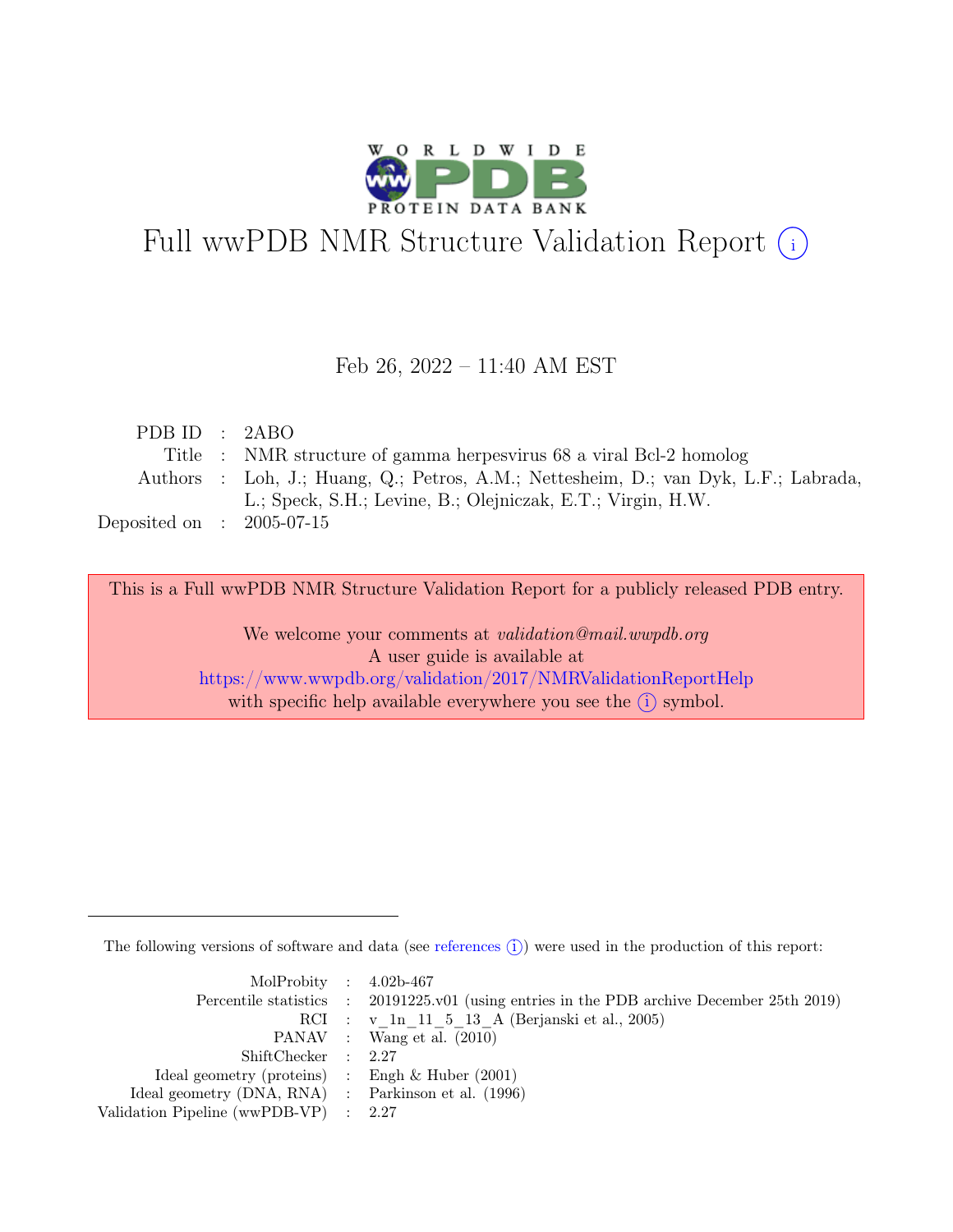## 1 Overall quality at a glance  $(i)$

The following experimental techniques were used to determine the structure: SOLUTION NMR

The overall completeness of chemical shifts assignment was not calculated.

There are no overall percentile quality scores available for this entry.

The table below summarises the geometric issues observed across the polymeric chains and their fit to the experimental data. The red, orange, yellow and green segments indicate the fraction of residues that contain outliers for  $\geq$ =3, 2, 1 and 0 types of geometric quality criteria. A cyan segment indicates the fraction of residues that are not part of the well-defined cores, and a grey segment represents the fraction of residues that are not modelled. The numeric value for each fraction is indicated below the corresponding segment, with a dot representing fractions  $\epsilon = 5\%$ 

| Mol | $\sim$ $\sim$<br>hain: | Length | Quality of chain |  |
|-----|------------------------|--------|------------------|--|
|     |                        |        |                  |  |
|     |                        | 136    | 96%              |  |

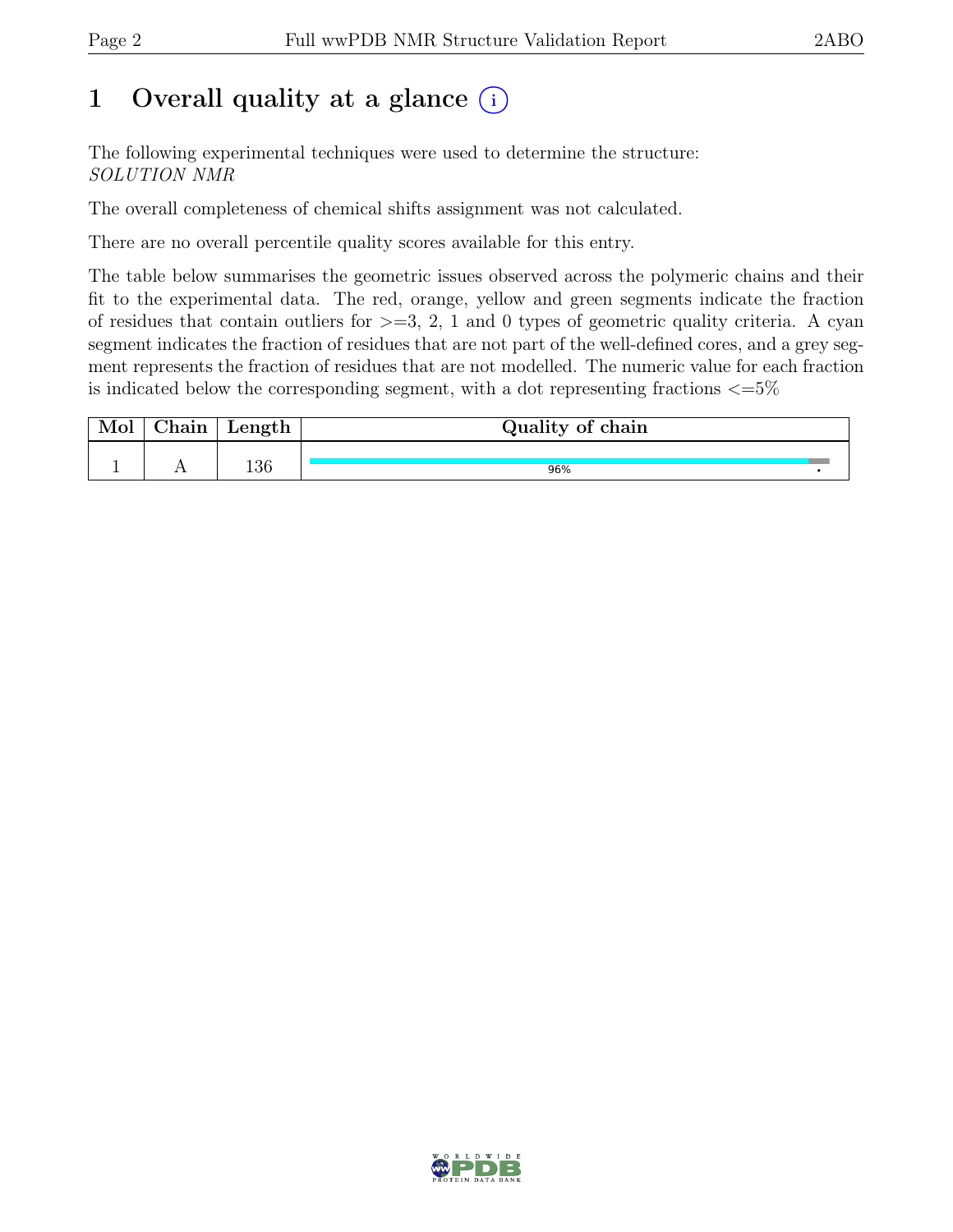## 2 Ensemble composition and analysis  $(i)$

This entry contains 1 models. Identification of well-defined residues and clustering analysis are not possible.

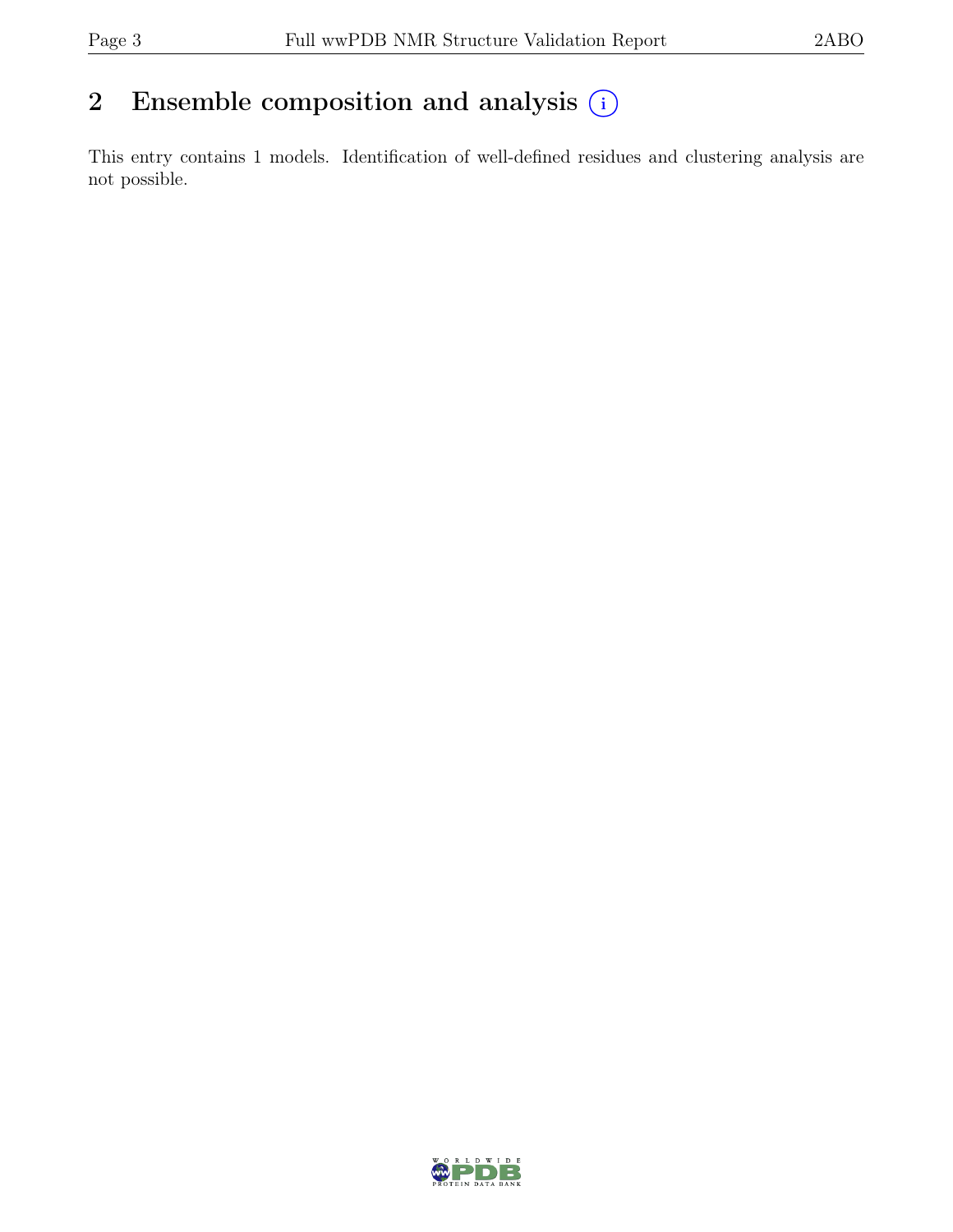## 3 Entry composition  $(i)$

There is only 1 type of molecule in this entry. The entry contains 2098 atoms, of which 1032 are hydrogens and 0 are deuteriums.

• Molecule 1 is a protein called bcl-2 homolog.

| Mol | Chain   Residues | $\rm{Atoms}$   |     |      |      |     |  | Trace. |
|-----|------------------|----------------|-----|------|------|-----|--|--------|
|     |                  | $\text{Total}$ |     |      |      |     |  |        |
|     | 131              | 2098           | 685 | 1032 | 173. | 202 |  |        |

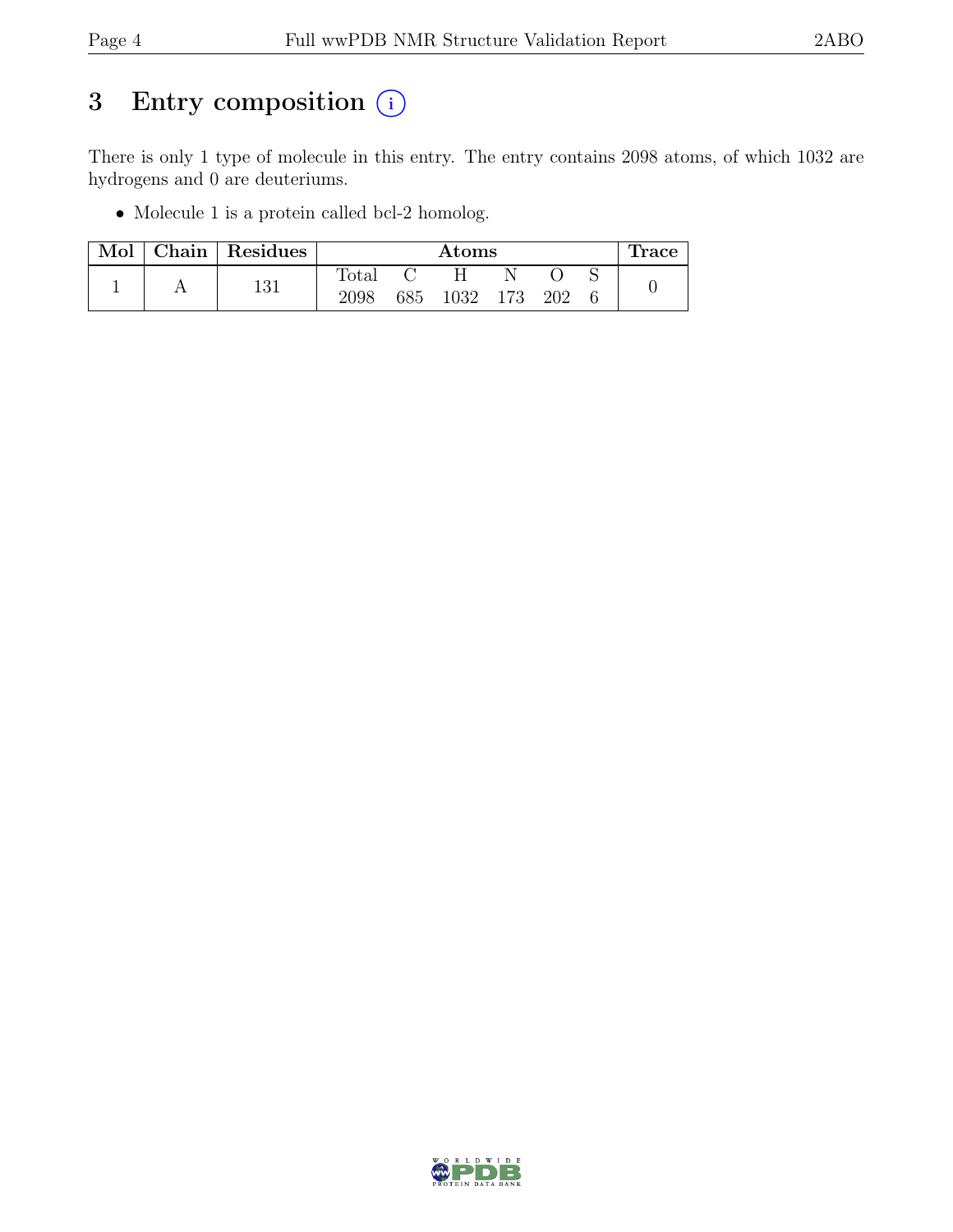## 4 Residue-property plots (i)

These plots are provided for all protein, RNA, DNA and oligosaccharide chains in the entry. The first graphic is the same as shown in the summary in section 1 of this report. The second graphic shows the sequence where residues are colour-coded according to the number of geometric quality criteria for which they contain at least one outlier: green  $= 0$ , yellow  $= 1$ , orange  $= 2$  and red  $=$ 3 or more. Stretches of 2 or more consecutive residues without any outliers are shown as green connectors. Residues which are classified as ill-defined in the NMR ensemble, are shown in cyan with an underline colour-coded according to the previous scheme. Residues which were present in the experimental sample, but not modelled in the final structure are shown in grey.



• Molecule 1: bcl-2 homolog

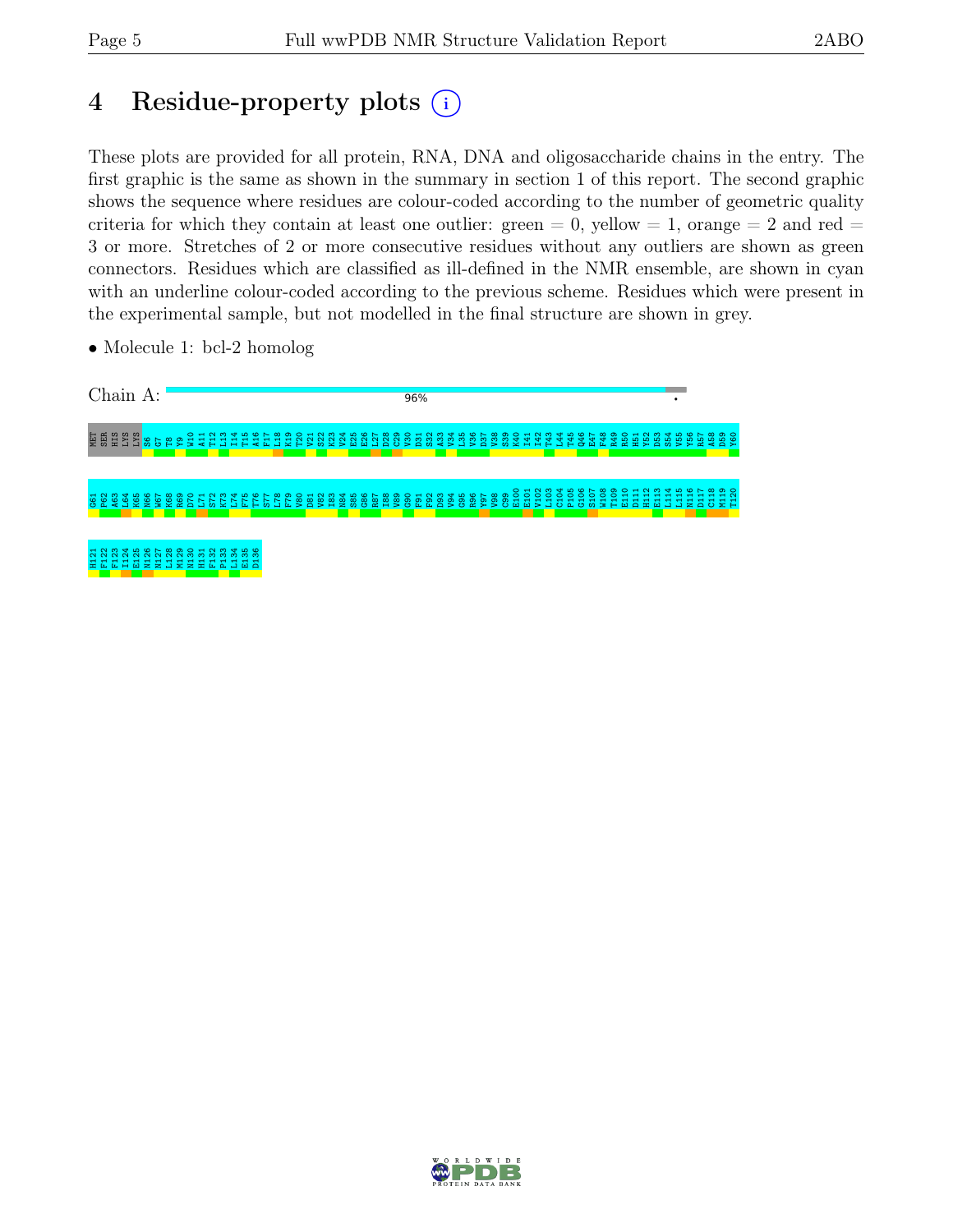## 5 Refinement protocol and experimental data overview  $\binom{1}{k}$

The models were refined using the following method: simulated annealing.

Of the ? calculated structures, 1 were deposited, based on the following criterion: ?.

The following table shows the software used for structure solution, optimisation and refinement.

| Software name   Classification   Version |            |  |
|------------------------------------------|------------|--|
|                                          | refinement |  |

No chemical shift data was provided.

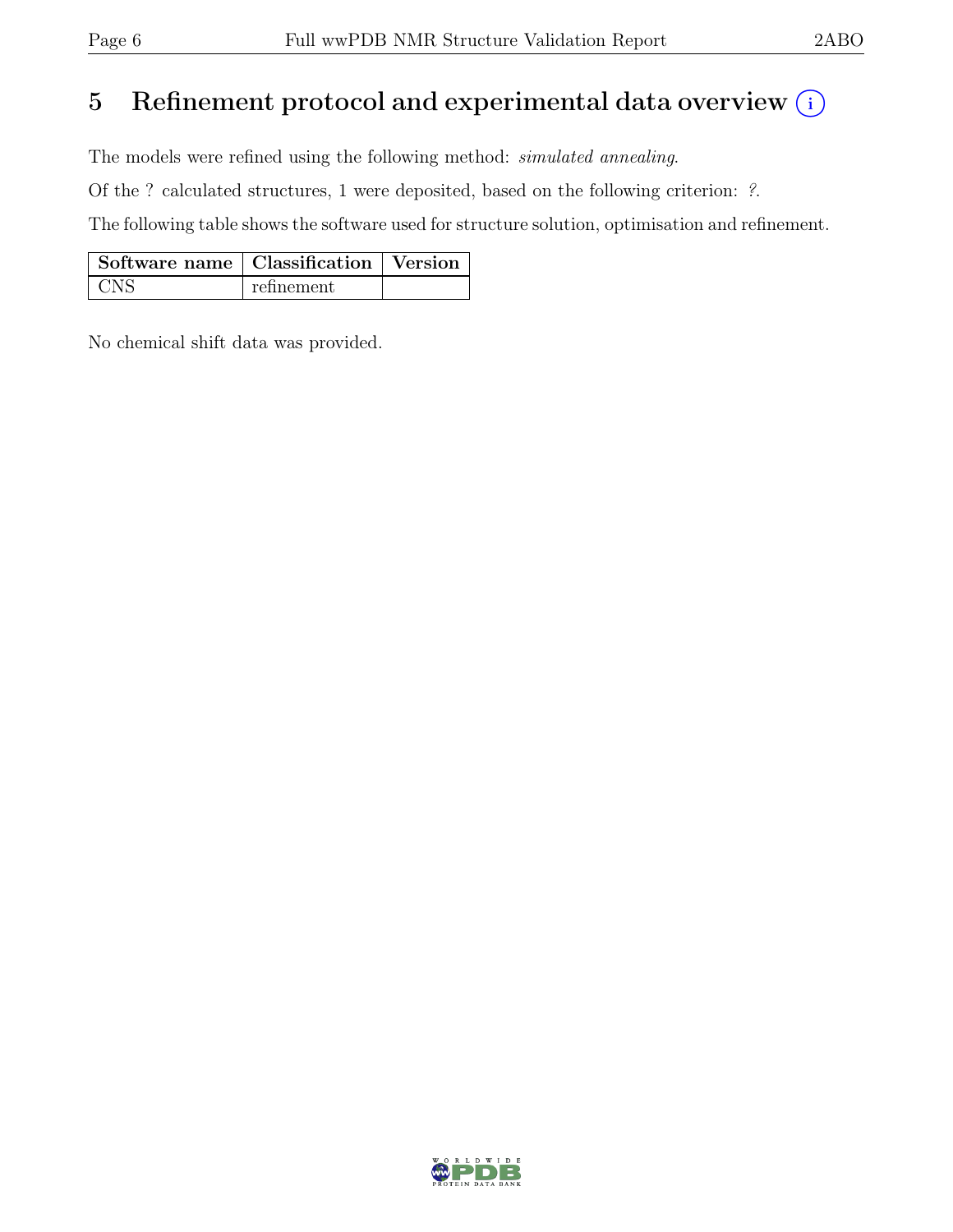## 6 Model quality  $(i)$

### 6.1 Standard geometry (i)

There are no covalent bond-length or bond-angle outliers.

There are no bond-length outliers.

There are no bond-angle outliers.

There are no chirality outliers.

There are no planarity outliers.

### 6.2 Too-close contacts  $(i)$

In the following table, the Non-H and H(model) columns list the number of non-hydrogen atoms and hydrogen atoms in each chain respectively. The H(added) column lists the number of hydrogen atoms added and optimized by MolProbity. The Clashes column lists the number of clashes averaged over the ensemble.

|  | Mol   Chain   Non-H   H(model)   H(added)   Clashes |  |
|--|-----------------------------------------------------|--|
|  |                                                     |  |
|  |                                                     |  |

The all-atom clashscore is defined as the number of clashes found per 1000 atoms (including hydrogen atoms). The all-atom clashscore for this structure is -.

There are no clashes.

### 6.3 Torsion angles  $(i)$

### 6.3.1 Protein backbone  $(i)$

In the following table, the Percentiles column shows the percent Ramachandran outliers of the chain as a percentile score with respect to all PDB entries followed by that with respect to all NMR entries. The Analysed column shows the number of residues for which the backbone conformation was analysed and the total number of residues.

|  |  |  | Mol   Chain   Analysed   Favoured   Allowed   Outliers   Percentiles |
|--|--|--|----------------------------------------------------------------------|
|  |  |  |                                                                      |
|  |  |  |                                                                      |

There are no Ramachandran outliers.

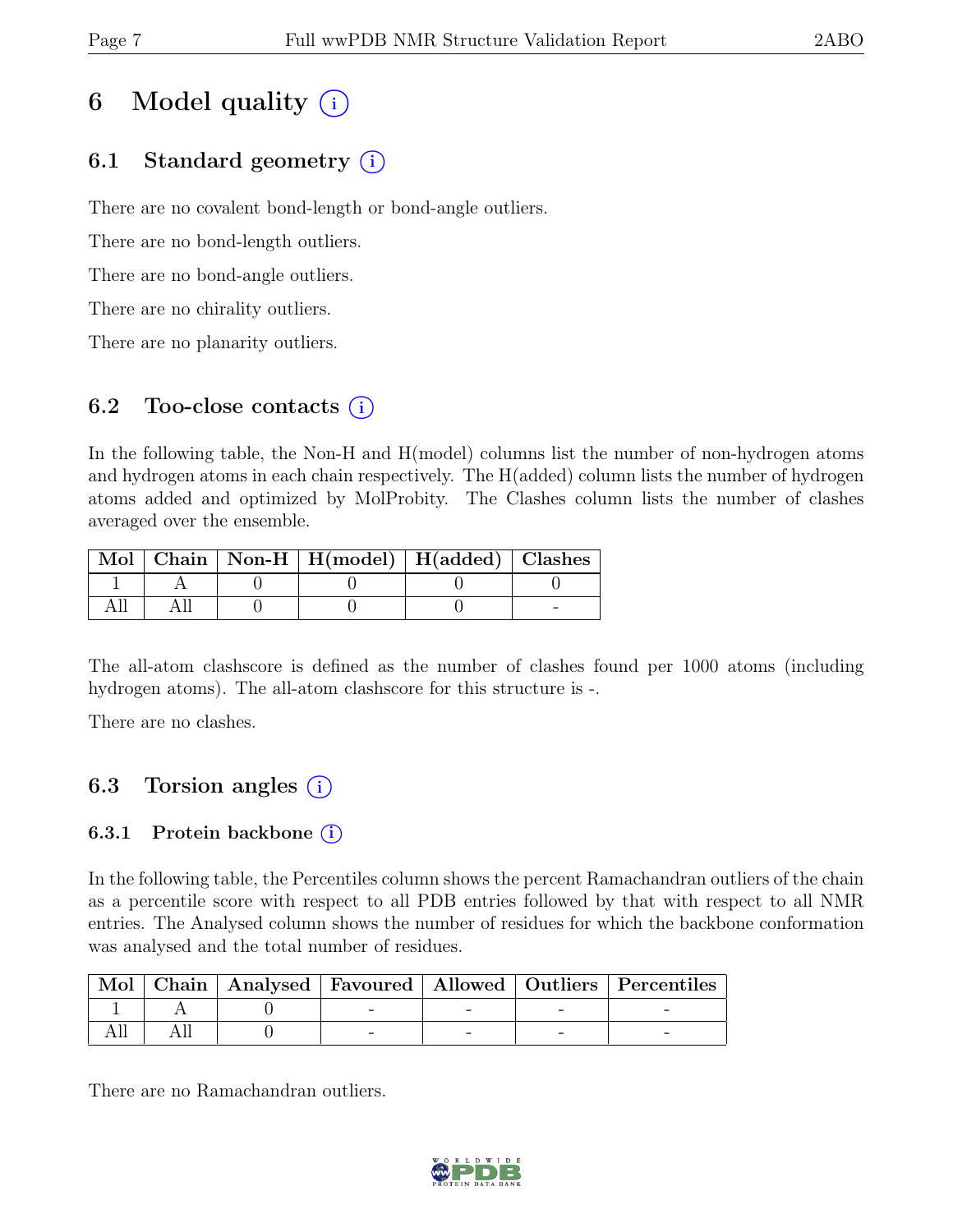#### 6.3.2 Protein sidechains  $(i)$

In the following table, the Percentiles column shows the percent sidechain outliers of the chain as a percentile score with respect to all PDB entries followed by that with respect to all NMR entries. The Analysed column shows the number of residues for which the sidechain conformation was analysed and the total number of residues.

|  |  | Mol   Chain   Analysed   Rotameric   Outliers   Percentiles |
|--|--|-------------------------------------------------------------|
|  |  |                                                             |
|  |  |                                                             |

There are no protein residues with a non-rotameric sidechain to report.

#### 6.3.3 RNA  $(i)$

There are no RNA molecules in this entry.

### 6.4 Non-standard residues in protein, DNA, RNA chains  $(i)$

There are no non-standard protein/DNA/RNA residues in this entry.

### 6.5 Carbohydrates  $(i)$

There are no monosaccharides in this entry.

### 6.6 Ligand geometry  $(i)$

There are no ligands in this entry.

#### 6.7 Other polymers  $(i)$

There are no such molecules in this entry.

### 6.8 Polymer linkage issues  $(i)$

There are no chain breaks in this entry.